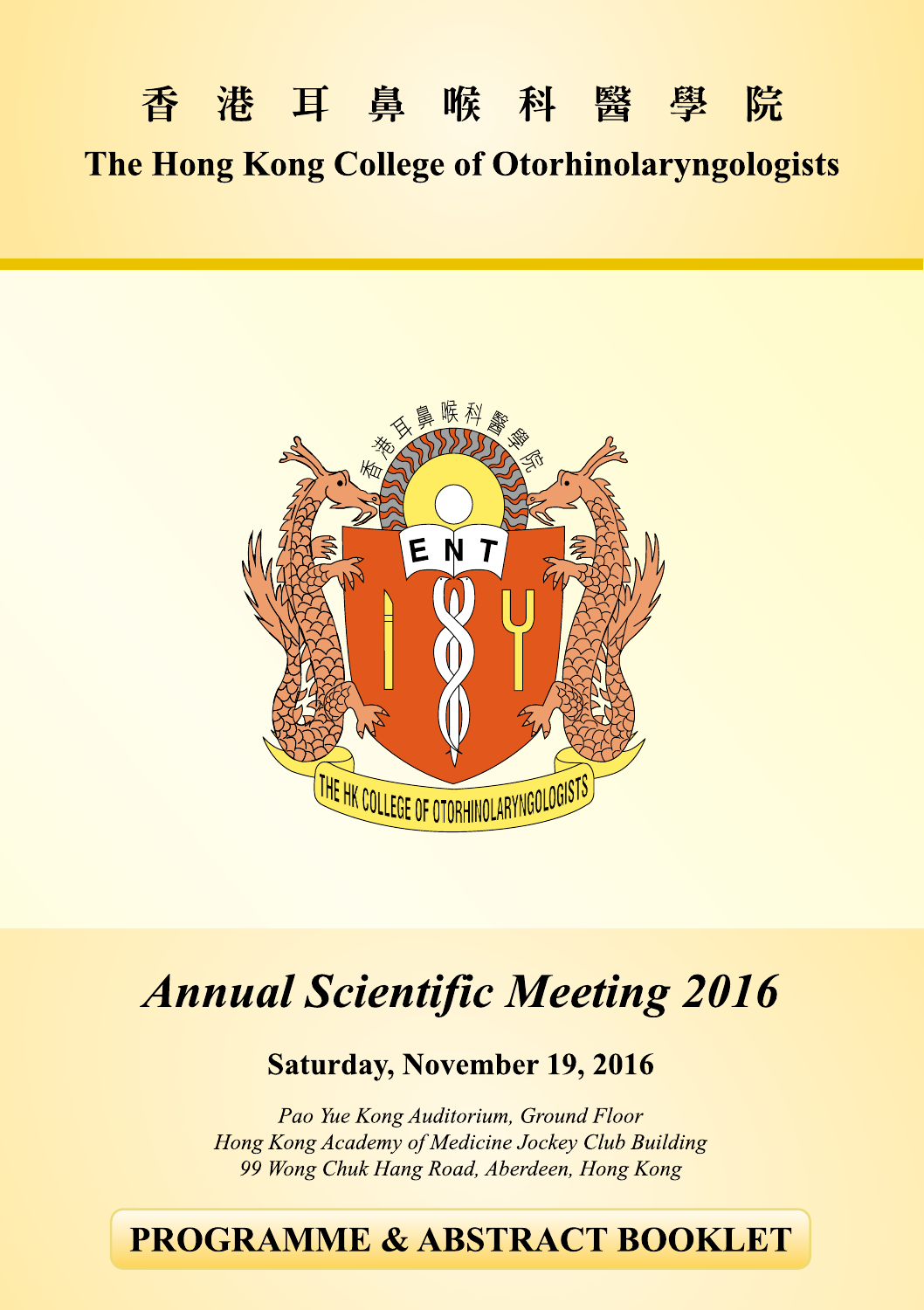## **THE HONG KONG COLLEGE OF OTORHINOLARYNGOLOGISTS**

## **PROGRAMME**

#### $\delta \propto$ ᠊ᢐ  $\boldsymbol{\times}$

## **12:00 - 17:30 ANNUAL SCIENTIFIC MEETING**

| 12:00 | <b>REGISTRATION</b><br><b>TRAINEE RESEARCH PRESENTATION COMPETITION 2016</b> |                                                                                                                                                                                                                                                                          |                |
|-------|------------------------------------------------------------------------------|--------------------------------------------------------------------------------------------------------------------------------------------------------------------------------------------------------------------------------------------------------------------------|----------------|
| 12:30 |                                                                              |                                                                                                                                                                                                                                                                          |                |
|       | $12:30 - 12:45$                                                              | <b>EffComparison between two Injection Laryngoplasty</b><br>Techniques: Transcutaneous Approach vs Transoral<br><b>Approach in Treatment of Unilateral Vocal Cord</b><br><b>Paralysis</b><br>Dr Walter Chin-Pang CHAN<br>ENT, Hong Kong West Cluster, Hospital Authority | A1             |
|       | $12:50 - 13:05$                                                              | <b>Initial Management of Post-irradiated Nasopharngeal</b><br><b>Carcinoma Patients who presented with Epistaxis</b><br>Dr Eric Hui-Lun LAU<br>ENT, New Territories East Cluster, Hospital Authority                                                                     | A2             |
|       |                                                                              | $13:10-13:25$ Robotic Nasopharyngectomy - A prospective study<br>Dr Leah Lai LAU<br>ENT, Hong Kong West Cluster, Hospital Authority                                                                                                                                      | A <sub>3</sub> |
|       | $13:30 - 13:45$                                                              | <b>Antithrombotic Therapy and Post-operative Hematoma</b><br>in Head and Neck Surgery<br>Dr Iris Oi-Sum LEUNG<br>ENT, New Territories East Cluster, Hospital Authority                                                                                                   | A <sub>4</sub> |
|       | $13:50 - 14:05$                                                              | Adult acute epiglottitis: Review of 87 cases (2012-2015)<br>Dr Wai-Shun NG<br>ENT, Kowloon Central Cluster, Hospital Authority                                                                                                                                           | A <sub>5</sub> |
| 14:05 | <b>COFFEE/TEA BREAK</b>                                                      |                                                                                                                                                                                                                                                                          |                |
|       | $14:30 - 14:45$                                                              | Radiation-induced squamous cell carcinoma of the<br>temporal bone after radiotherapy for nasopharyngeal<br>carcinoma<br>Dr Nikie Ho-Yee SUN<br>ENT, Hong Kong West Cluster, Hospital Authority                                                                           | A6             |
|       | $14:50 - 15:05$                                                              | Quality of life outcomes following sialendoscopy for<br>chronic sialadenitis<br>Dr Zion Wing-Hei TO<br>ENT, Kowloon East Cluster, Hospital Authority                                                                                                                     | A7             |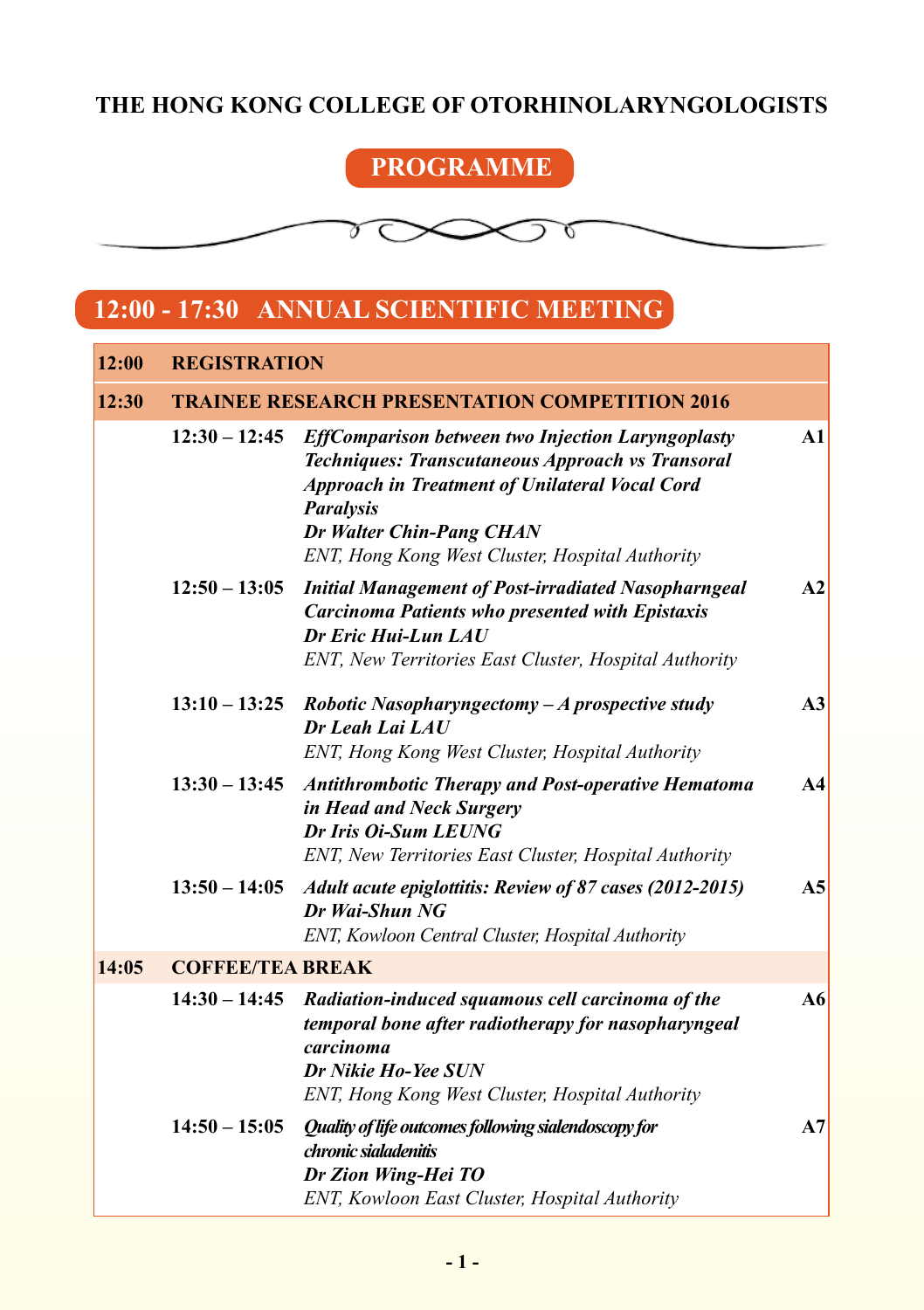| $15:10-15:25$ Minimally Invasive Application of Botulinum Toxin A |
|-------------------------------------------------------------------|
| <i>in Patients with Rhinitis</i>                                  |
| Dr Andrew Chun-Lok WONG                                           |
| ENT, New Territories West Cluster, Hospital Authority             |

**A8**

#### **15:35 PRESENTATION BY THE WINNER OF THOMAS CHEUNG FUND 2015 OF THE HONG KONG SOCIETY OF OTORHINOLARYNGOLOGY, HEAD & NECK SURGERY**

*Head and Neck Dissection Training in Carver College of Medicine, University of Iowa, Iowa City, United States Dr Zenon Wing-Chi YEUNG ENT, Kowloon East Cluster, Hospital Authority*

#### **15:55 Presentation of Research Project Outcome of Second Head and Neck Malignancy after Treatment for Nasopharyngeal Carcinoma**

*Dr Joseph Chun-Kit CHUNG Fellow, Post-Fellowship Training Program in Head & Neck Surgery*

#### **16:15 COFFEE/TEA BREAK**

### **16:45 GUEST LECTURE**

| <b>ENT and Sleep Medicine - a close partner</b> |                                                                                                                                                                                                                                                                                                                                                             |  |  |
|-------------------------------------------------|-------------------------------------------------------------------------------------------------------------------------------------------------------------------------------------------------------------------------------------------------------------------------------------------------------------------------------------------------------------|--|--|
|                                                 | <b>Guest Speaker</b> Professor Yun-Kwok WING<br>Professor, Department of Psychiatry and<br>Associate Dean (Student affairs), Faculty of Medicine,<br>The Chinese University of Hong Kong<br>Director of the Sleep Assessment Unit, Shatin Hospital<br>Honorary Chief of Service (Department of Psychiatry),<br>Shatin Hospital and Prince of Wales Hospital |  |  |
| <b>Moderators</b>                               | Dr Birgitta Yee-Hang WONG<br>Consultant and Honorary Clinical Associate Professor<br>Department of ENT, Queen Mary Hospital, Hospital<br>Authority Council Member, The Hong Kong College of<br><i><b>Otorhinolaryngologists</b></i>                                                                                                                         |  |  |

#### *Dr Victor ABDULLAH*

*Consultant and Cluster Chief of Service Department of ENT, Kowloon East Cluster, Hospital Authority Honorary Clinical Associate Professor, Chief of Paediatric Otorhinolaryngology The Chinese University of Hong Kong Censor-in-Chief, The Hong Kong College of Otorhinolaryngologists*

#### **17:30 End of Programme**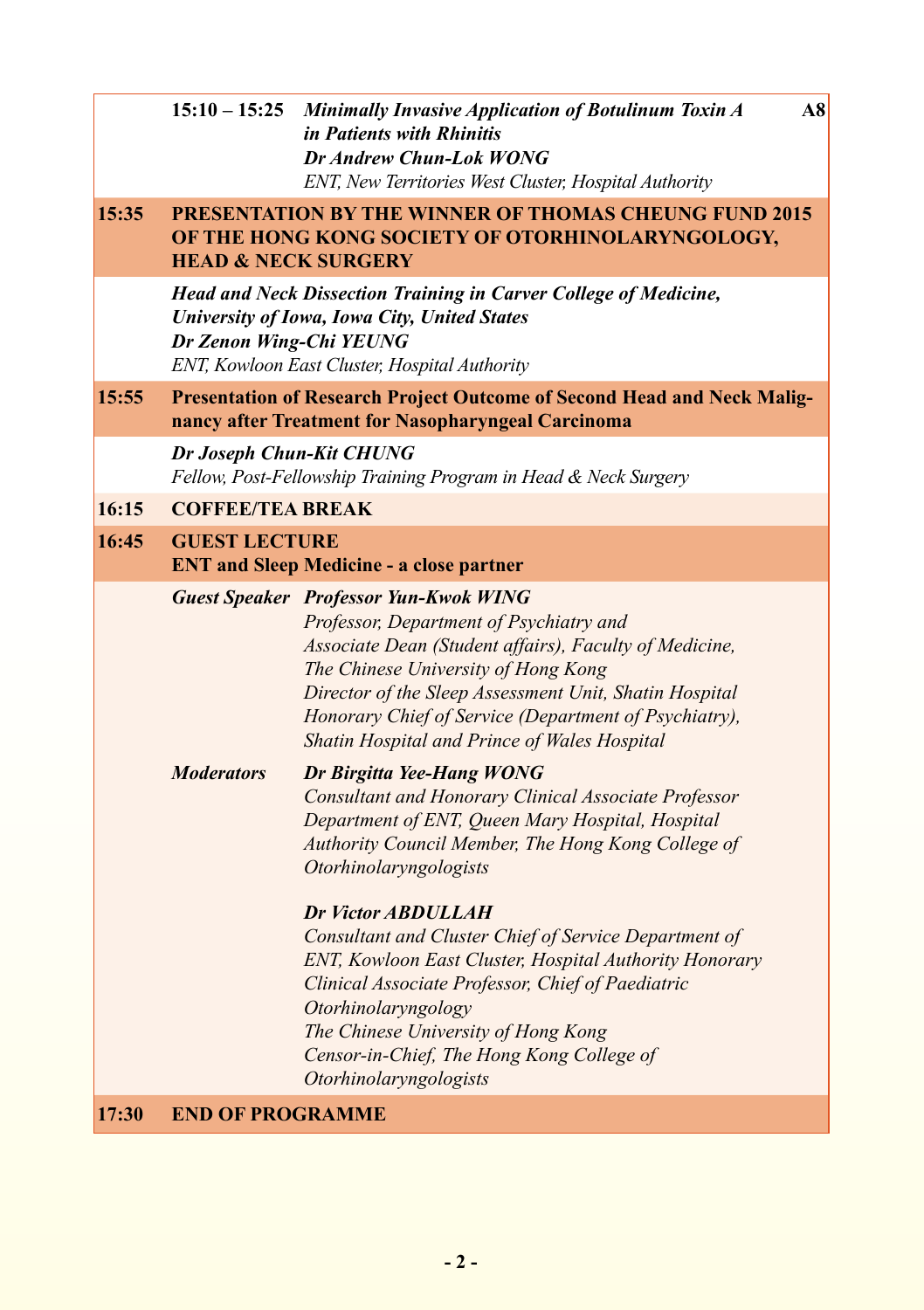## **Board of Adjudicators (2016)**

### **Chief Adjudicator Dr Kai-Bun FUNG**

**Local Adjudicators Dr Shun-Kit CHOW**

*Past President The Hong Kong College of Otorhinolaryngologists Private Specialist in Otorhinolaryngology*

π

*Past President The Hong Kong College of Otorhinolaryngologists Private Specialist in Otorhinolaryngology*

#### **Dr Eric King-Hay FUNG**

*Council Member The Hong Kong College of Otorhinolaryngologists Private Specialist in Otorhinolaryngology*

#### **Dr Alfred Tai-Yiu LAM**

*Past President The Hong Kong Society of Otorhinolaryngology, Head & Neck Surgery Private Specialist in Otorhinolaryngology*

#### **Dr Martin PAK Wai**

*Education Committee Member The Hong Kong College of Otorhinolaryngologists Private Specialist in Otorhinolaryngology*

#### **Dr Herman Man-Kai TANG**

*Past President The Hong Kong Society of Otorhinolaryngology, Head & Neck Surgery Private Specialist in Otorhinolaryngology*

**External Adjudicators Mr John HILL** 

*Consultant Otolaryngologist and Skull Base Surgeon Newcastle University NHS Trust United Kingdom*

#### **Mr Derek SKINNER**

*Consultant ENT Surgeon The Shrewsbury and Telford NHS trust United Kingdom*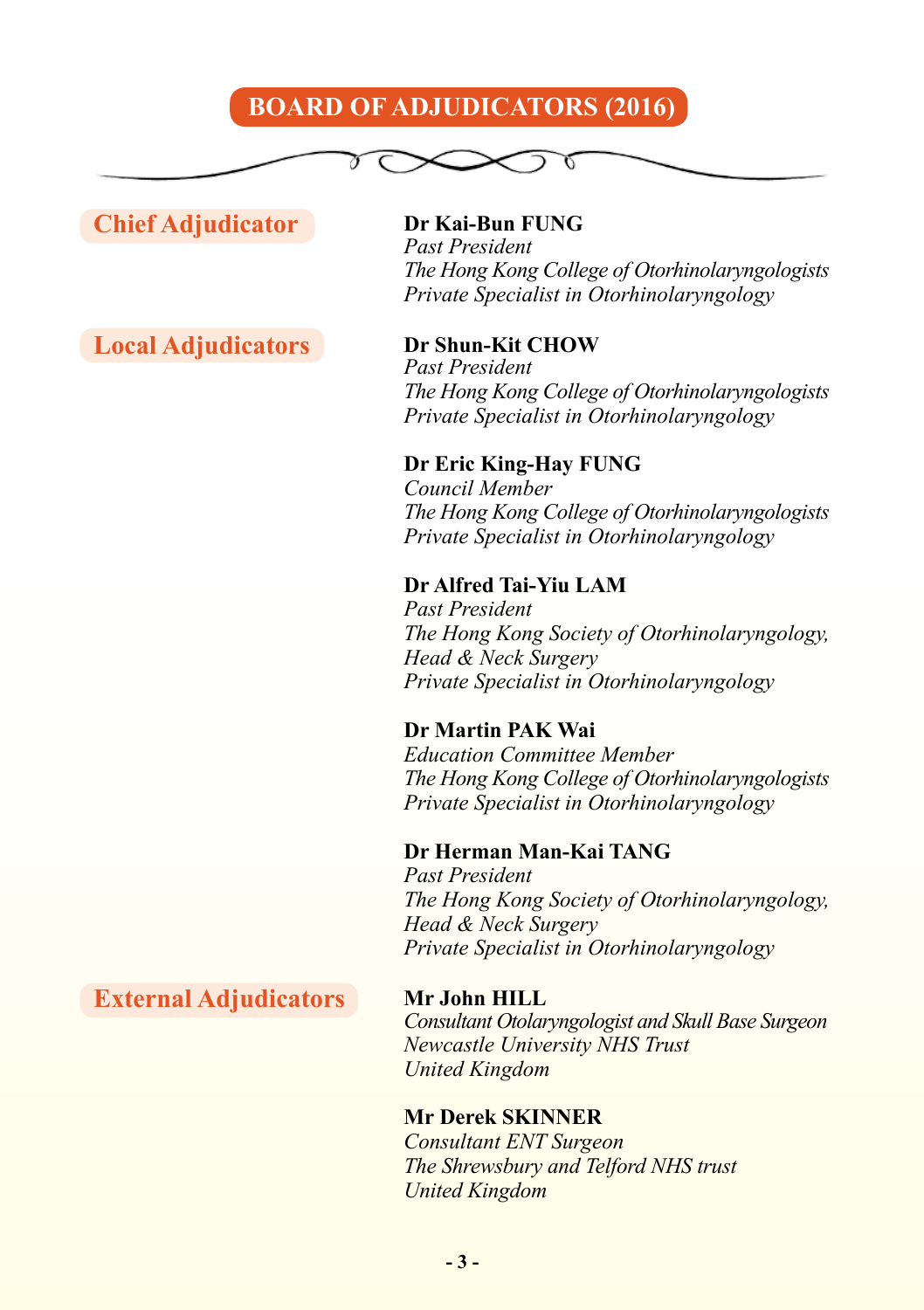## **Efficacy Comparison between two Injection Laryngoplasty Techniques: Transcutaneous Approach vs Transoral Approach in Treatment of Unilateral Vocal Cord Paralysis**

### **Dr Walter Chin-Pang CHAN**

*ENT, Hong Kong West Cluster, Hospital Authority*

#### **Introduction:**

Unilateral vocal cord paralysis is not an uncommon finding. Several procedures are available to manage glottic insufficiency, such as transcutaneous or transoral approach. A retrospective cohort study was conducted to evaluation the outcomes of the two approaches.

#### **Material and methods:**

Hyaluronic acid (Restylane) was injected in to the paralyzed vocal cord for augmentation in 18 patients with unilateral vocal cord paralysis. Clinical follow-up after injection was carried out. The vocal elements were analyzed preoperatively and postoperatively.

#### **Result:**

Acoustic and perceptual parameters (MPT, jitter, shimmer and Harmonics-to-noise ratio) were significantly improved after the injection. There was no significant different between the transoral and transcutaneous approaches in the view of Acoustic and perceptual parameters.

#### **Conclusion:**

Injection laryngoplasty using transcutaneous or transoral approach was a safe, simple and effective for patient with unilateral vocal cord palsy. There is no significant difference of the outcome between different approaches for injection laryngoplasty. The choice of approach is more dependent on patient's preference and the experience of the surgeon.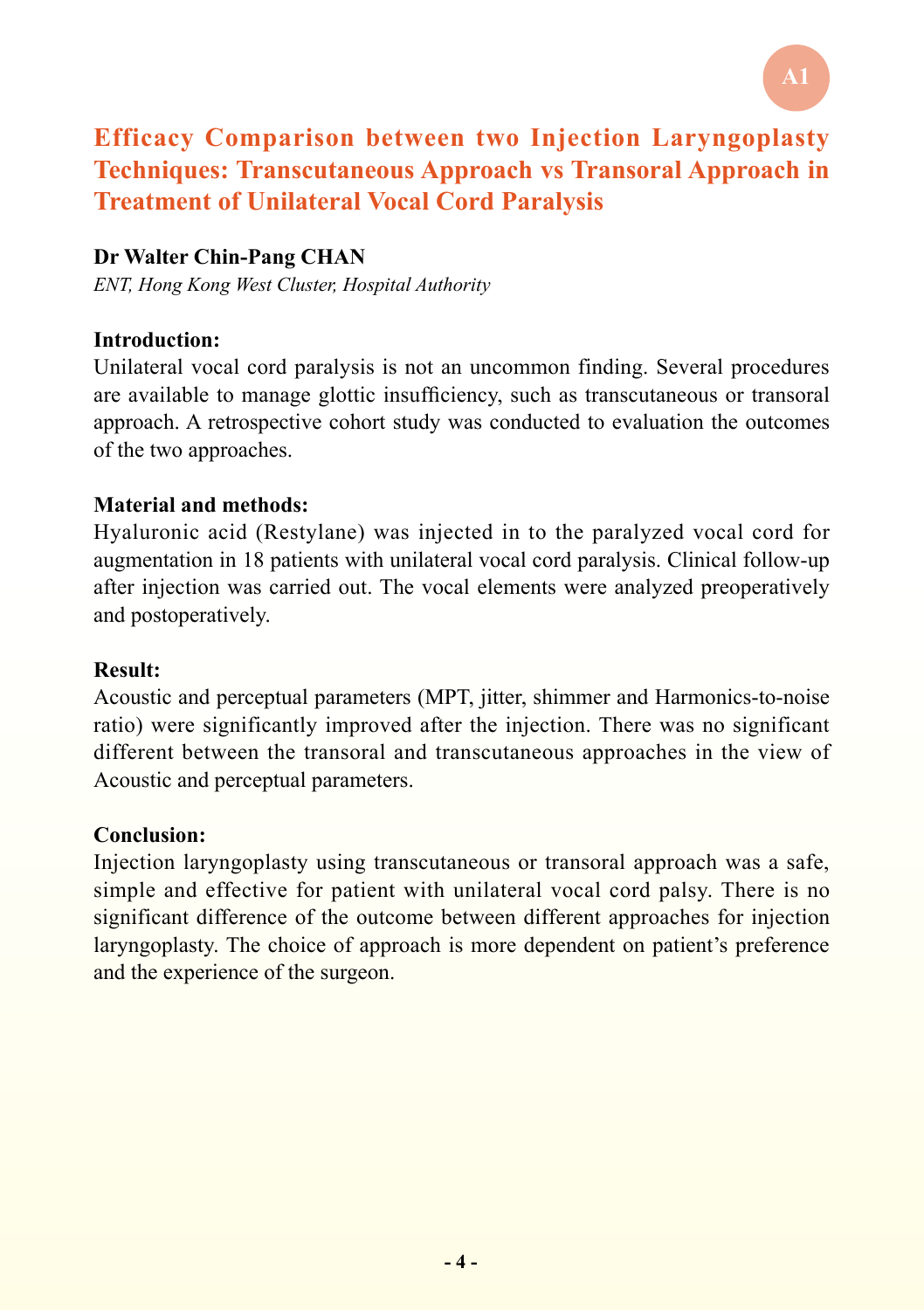## **Initial Management of Post-irradiated Nasopharngeal Carcinoma Patients who presented with Epistaxis**

**Dr Eric Hui-Lun LAU** *ENT, New Territories East Cluster*

#### **Chief Author: Eric HL LAU**

### **Study Supervisors: Jason YK CHAN, FRCSEd; Eddy WY WONG, FRCSEd; Michael CF TONG, MD, FRCSEd**

#### **Background:**

Nasopharyngeal carcinoma is the  $10<sup>th</sup>$  most common malignancy in Hong Kong with close to one thousand new cases per year. First line treatment, which includes radiation therapy, results in favorable long-term survival. It is not uncommon for these post-irradiated patients to present to ENT with epistaxis. While most bleeding may be minor, certain vascular complications of radiation therapy can be fatal. Successful management relies on correct identification of such major complication events hence to act promptly in securing airway and haemostasis via intervention radiology.

#### **Hypothesis:**

We review individual patient's radiation history and presenting factors to identify their respective predicting value on a major event of post-irradiation vascular complication.

**Study Design:** retrospective data analysis

### **Methods:**

Retrospective collection and analysis of clinical records of patients with history of nasopharyngeal carcinoma post-irradiation who presented with epistaxis and was admitted to Prince of Wales hospital, a local Head and Neck oncology center.

Factors analyzed include years from radiation, dosage of radiation, previously documented significant soft tissue injuries, presenting haemoglobin level, and endoscopic findings including site of definite bleeder and presence of osteoradionecrosis. Outcomes analyzed include tracheostomy surgery, angiogram findings of pseudoaneurysm, increase in vascularization, and active extravasation, and death.

#### **Results and Conclusions:**

One hundred and eighty patients were included in the analysis. Statistical results and interpretations are pending.

### **Keywords:**

nasopharyngeal carcinoma, epistaxis, complication of radiotherapy, carotid pseudoaneurysm

### **Level of Evidence:** 4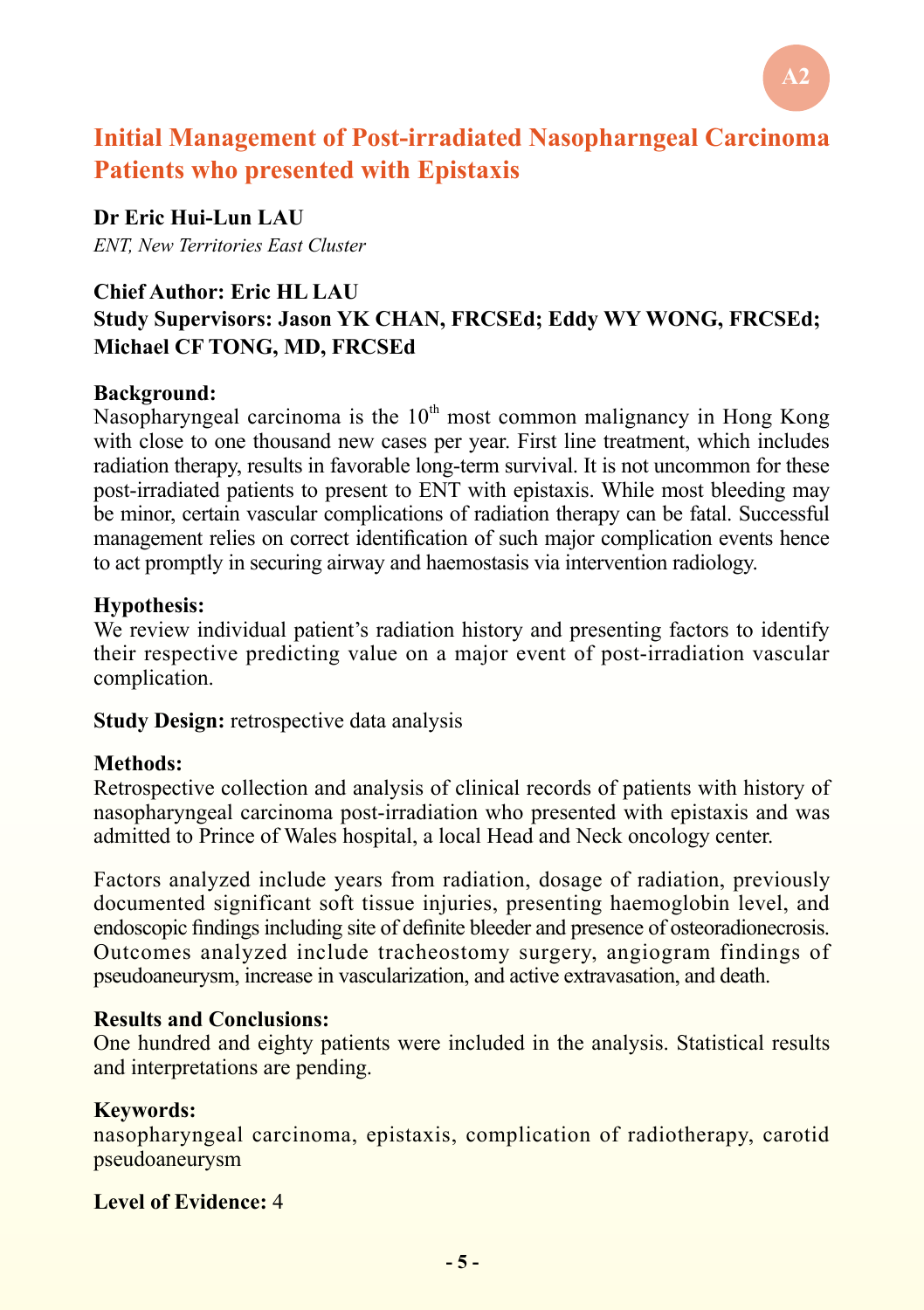## **Robotic Nasopharyngectomy – A prospective study**

#### **Dr Leah Lai LAU**

*ENT, Hong Kong West Cluster, Hospital Authority*

#### **Background:**

Nasopharyngectomy with the da Vinci surgical robot has been one of the method used as salvage for recurrent nasopharyngeal carcinoma since 2010. This study presents the updated result of robotic nasopharyngectomy.

#### **Method:**

A prospective series of patients who underwent robotic nasopharyngectomy, with or without combination of transnasal endoscopic surgery, was conducted.

#### **Results:**

24 patients received 26 robotic nasopharyngectomy operations. 1 patient had a second robotic operation for resection of positive margin 4 weeks after the initial surgery. 1 patient received a second robotic nasopharyngectomy 18 months later for local recurrence. The median operating time is 232 minutes. The median follow-up time is 32 months. 6 patients had positive margin. The 2-year local control rate is 77%. The estimated mean local control is 52.8 months. The estimated mean overall survival is 57.8 months.

### **Conclusion:**

Robotic nasopharyngectomy is a practical salvaging surgical option for local recurrent nasopharyngeal carcinoma. The results are comparable to endoscopic nasopharyngectomy.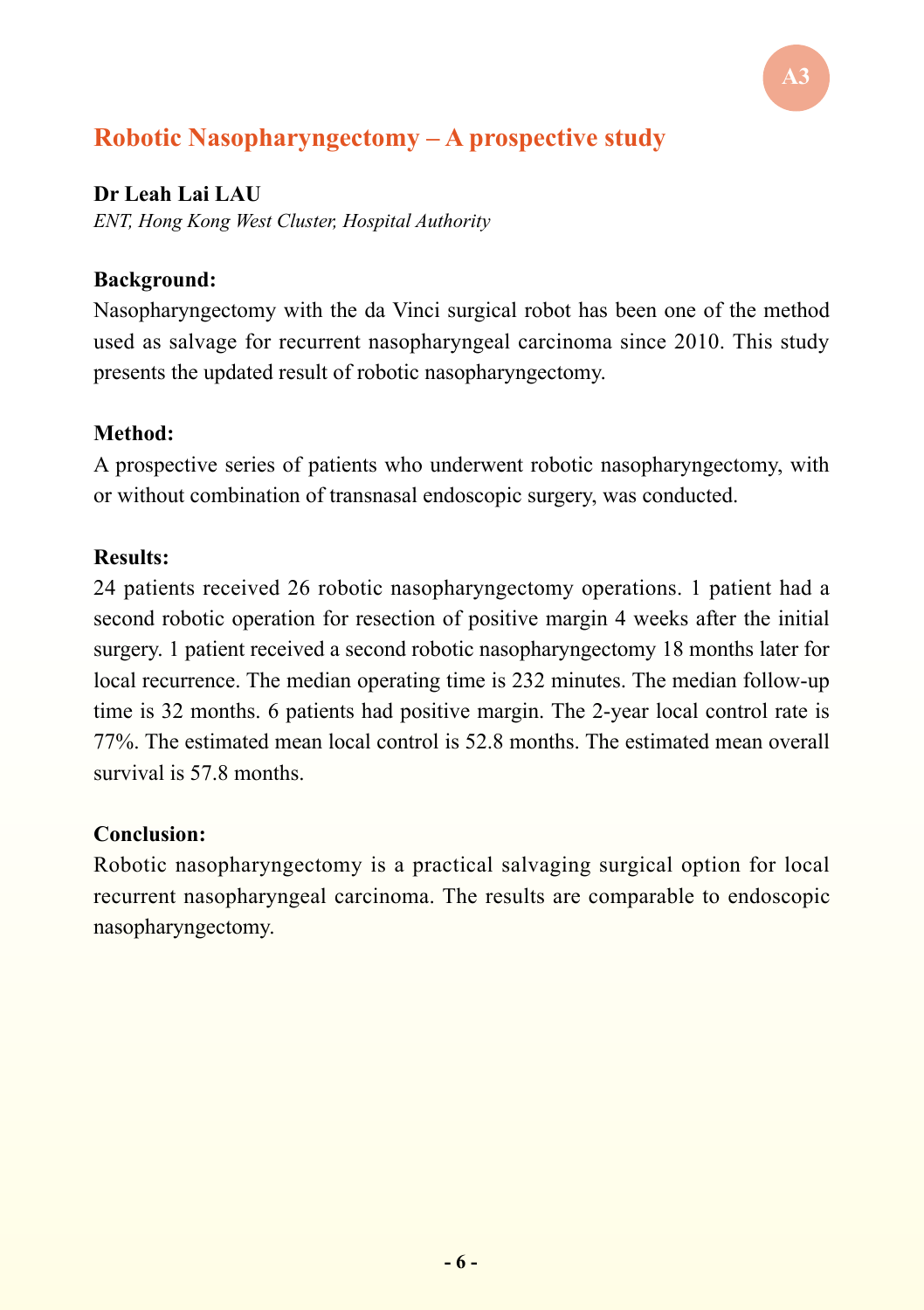## **Antithrombotic Therapy and Post-operative Hematoma in Head and Neck Surgery**

**A4**

#### **Dr Iris Oi-Sum LEUNG**

*ENT, New Territories East Cluster, Hospital Authority*

#### **Background:**

Oral antithrombotic agents are commonly prescribed to patients at risk of arterial or venous thromboembolism. However, these agents increase the risk of bleeding, but if stopped, the patients are at risk of a thromboembolic event, such as acute myocardial infarction or cerebrovascular accident. A balance needs to be achieved between thromboembolic event and post-operative bleeding.

#### **Study objective:**

To determine the risk of developing post-operative hematoma and the risk of developing a thromboembolic event in patients on oral antithrombotic agent as compared to a control group

#### **Design:**

Retrospective, cohort study

#### **Subject and methods:**

A total of 388 patients underwent major head and neck cancer requiring surgery by the Department of ENT at Prince of Wales Hospital in Hong Kong from January 2008 to June 2016. Among them, 49 patients were prescribed at least one oral antithrombotic agent. The patients are stratified by risk of thromboembolic event, and the antithrombotic agents were either withheld or continued or a bridging therapy was initiated in the perioperative period. The incidences of developing hemotoma or a thromboembolic event postoperatively were compared to matched controls, by age, sex, site of tumour, stage of tumour, and method of reconstruction.

**- 7 -**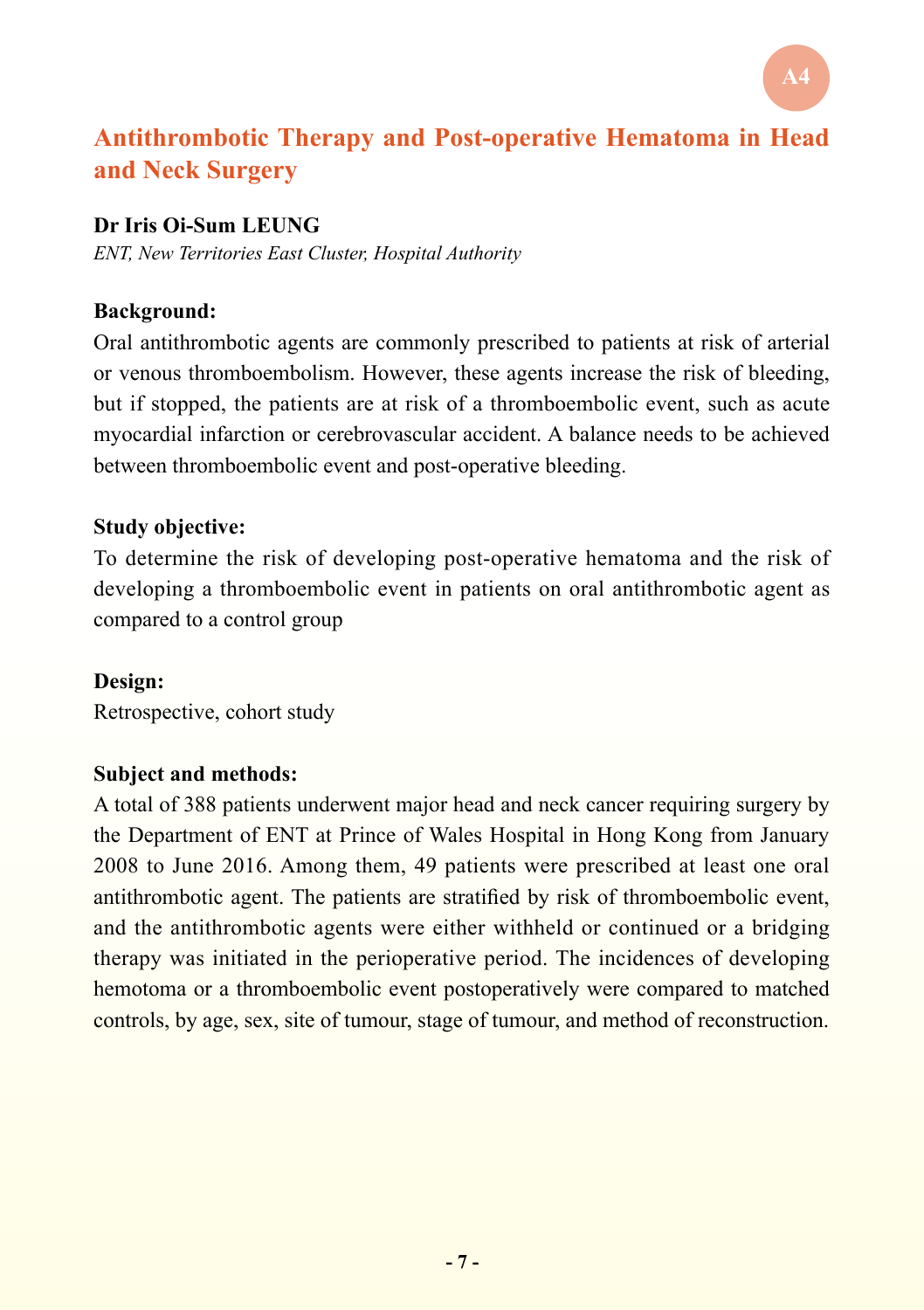### **Results:**

Of the 49 patients taking at least one antithrombotic agent who underwent major head and neck operations, postoperative hematoma developed in 6 (12.2%) patients, compared to 1 (2.0%) patients in the matched control group. There was no statistical difference between the two groups ( $p = 0.11$ ). Among the 50 patients on antithrombotic agent, 2 (4.1%) developed a thromboembolic event post-operatively, while none in the control group was affected. The difference was not shown to be statistically significant ( $p = 0.49$ ).

#### **Conclusion:**

Oral antithrombotic agents are not uncommon in patients with head and neck cancers undergoing major resection operations. A balance has to be achieved between bleeding and thromboembolism. Our data showed that the risk of developing a hematoma and the risk of developing an antithrombotic event post-operatively was not significantly increased in the group of patients taking antithrombotic agents by careful risk stratification.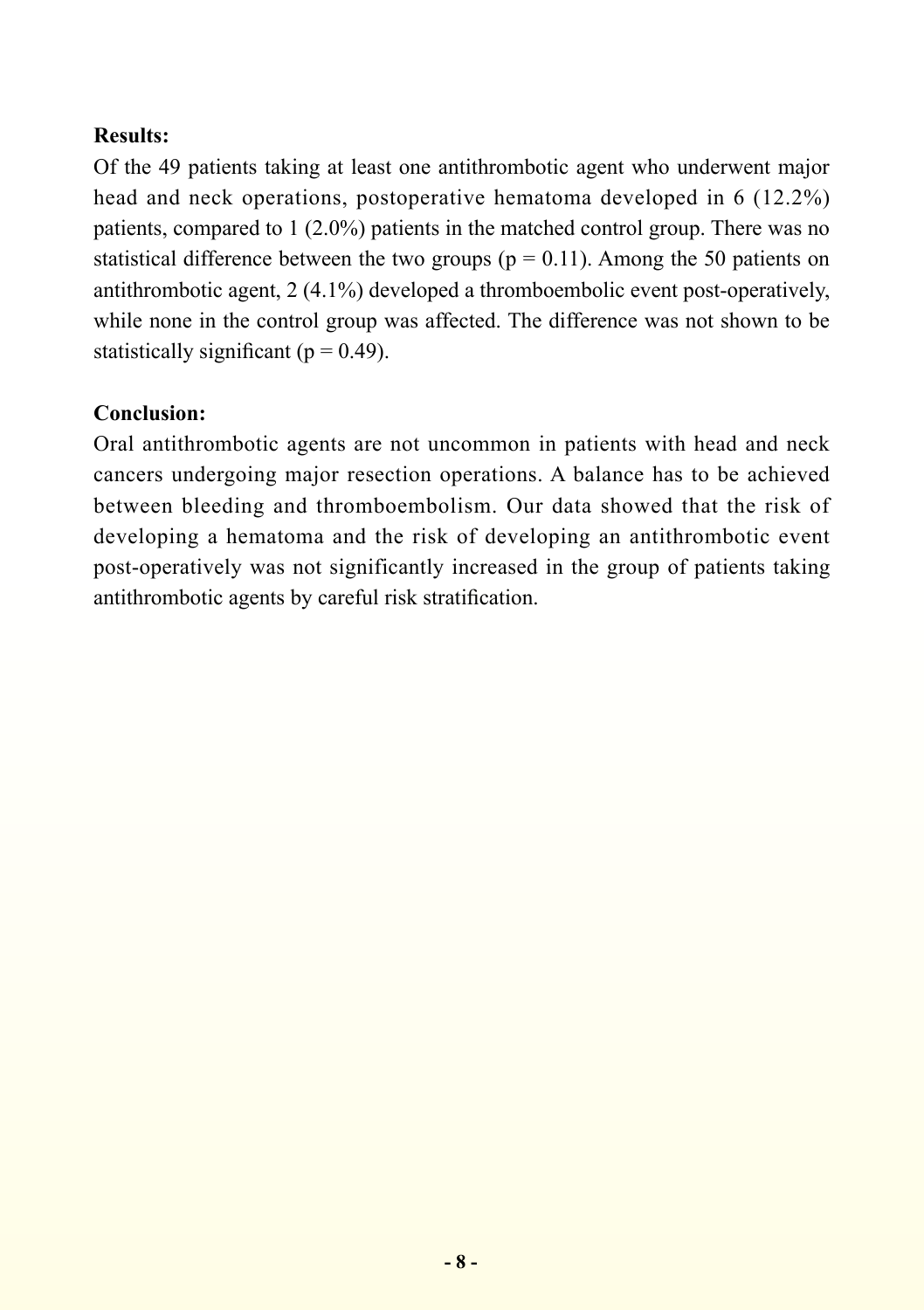## **Adult acute epiglottitis: Review of 87 cases (2012-2015)**

#### **Dr Wai-Shun NG**

*ENT, Kowloon Central Cluster, Hospital Authority*

#### **Background and objective:**

Acute epiglottitis is a potentially fatal emergency ENT condition. Some patients could be managed conservatively with antibiotics. However, some cases were more serious, requiring airway intervention and developing parapharyngeal or epiglottic abscess. This study aims to evaluate the clinical parameters associated with serious cases.

**A5**

#### **Study design:**

Retrospective, case review study in a tertiary hospital

#### **Method:**

Patients admitting to Queen Elizabeth Hospital for adult acute epiglottitis from 2012 to 2015 were included to this study. Patient's demographic data, symptoms, radiology findings, flexible laryngoscopy findings, laboratory data on admission and outcome (including airway intervention, abscess formation and death) were recorded and analyzed using IBM SPSS statistics version 21. Chi-square test and T-test were used to evaluate the significance of factors associated to serious cases.

#### **Result:**

From 2012 to 2015, there were 87 patients admitted to our hospital for adult acute epiglottitis. 39 patients required intubation (44.8%) and 16 patients had parapharyngeal or epiglottic abscess formation (18.4%). No patient required crash tracheostomy and there was no mortality. Factors associated with intubation included pulse rate  $\geq$ 120/min (P=0.038), respiratory rate  $\geq$  20/min (P=0.033), white cell count  $\geq 13.0x10^9/L$  (P=0.042) and more severe flexible laryngoscopy finding (Katori's scope classification)  $(P< 0.001)$ . Factors associated with abscess formation included white cell count  $\geq 13.0x10^9/L$  (P=0.024), C-reactive protein  $\geq 50.0$ mg/L  $(P=0.028)$  and more severe flexible laryngoscopy finding  $(P<0.001)$ .

#### **Conclusion:**

Patient with pulse rate  $\geq 120/\text{min}$ , respiratory rate  $\geq 20/\text{min}$ , white cell count  $\geq$  $13.0x10<sup>9</sup>/L$  and severe laryngoscopy finding may need airway intervention. While patient with white cell count  $\geq 13.0x10^9/L$ , C-reactive protein  $\geq 50.0$ mg/L and severe laryngoscopy may have abscess formation. Proactive airway intervention and imaging for neck abscess may be needed in these groups of patients.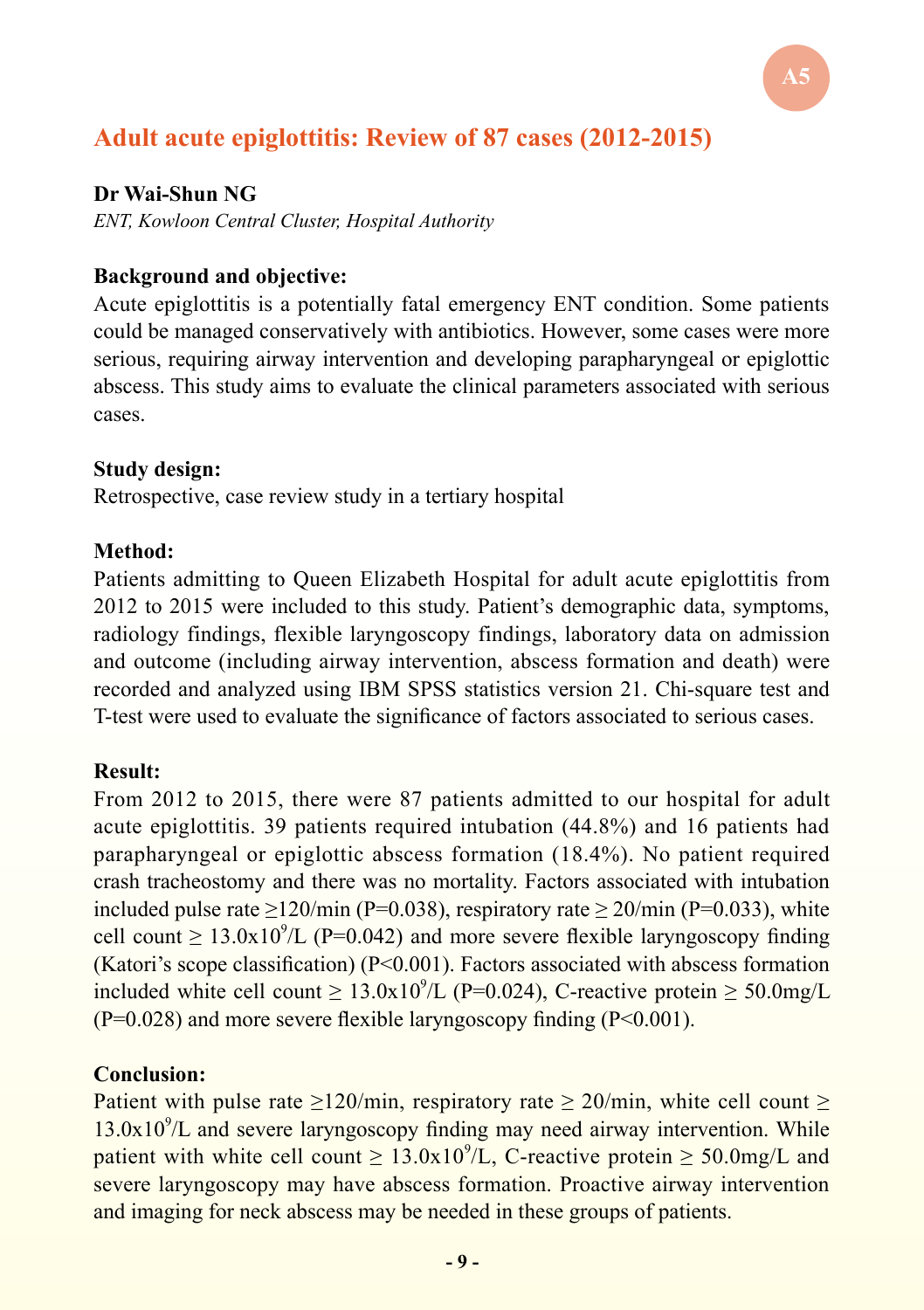## **Radiation-induced squamous cell carcinoma of the temporal bone after radiotherapy for nasopharyngeal carcinoma**

#### **Dr Nikie Ho-Yee SUN**

*ENT, Hong Kong West Cluster, Hospital Authority*

#### **Introduction:**

Squamous cell carcinoma (SCC) temporal bone is a rare malignancy with incidence of around 1.2 per million population per year. Risk factors included chronic otitis media and chronic irritation of the skin and mucosal of the external and middle ear. A rare but important aetoloigy is radiation to the external auditory canal from treatment of head and neck malignancies. The current study compares the presentation, treatment and prognosis of de-novo temporal bone SCC and radiation induced temporal bone SCC.

### **Material and Methods:**

From 1995 to 2016, 30 cases of temporal bone SCC were treated at Queen Mary Hospital for squamous cell carcinoma of the temporal bone, of which 16 (53.3%) occurred after prior radiotherapy for nasopharyngeal carcinoma. Comparisons were made on the stage at presentation, disease free survival and overall survival. The modified Pittsburgh staging is used for staging. Kaplan Meier plot and log rank test are used for survival analysis.

#### **Results:**

All patients who had prior radiation had radiation treatment for undifferentiated carcinoma of the nasopharynx. There are 23 male and 6 female patients. One male patient who had prior radiation treatment suffered form sequential SCC of the left and right external auditory canal. Median age on presentation was 66.1 (range 46- 84.5 years). There was no difference in the age of presentation between patients with de-novo disease (mean 65.5 years) and radiation induced SCC (mean 65.3, p=0.97, t-test). There is also no difference in the gender distribution between denovo and radiation induced SCC of the temporal bone (p=0.63, chi-square). 27 cases were treated with surgery with 11 cases treated with radical mastoidectomy, 11 cases treated with lateral temporal bone resection and 5 cases underwent subtotal temporal bone resection. Post-operative radiotherapy was given to 14 cases. 2 patients received radiotherapy alone and 1 patient received chemo-radiation alone. Majority (85%) of the de-novo cancers received post-operative radiotherapy but only 21% of the radiation-induced cancer had adjuvant radiotherapy. Radiationinduced cancer presented significantly earlier with lower T-stage (p=0.028, Mann-Whitney U test) and overall staging (p=0.019, Mann-Whitney U test).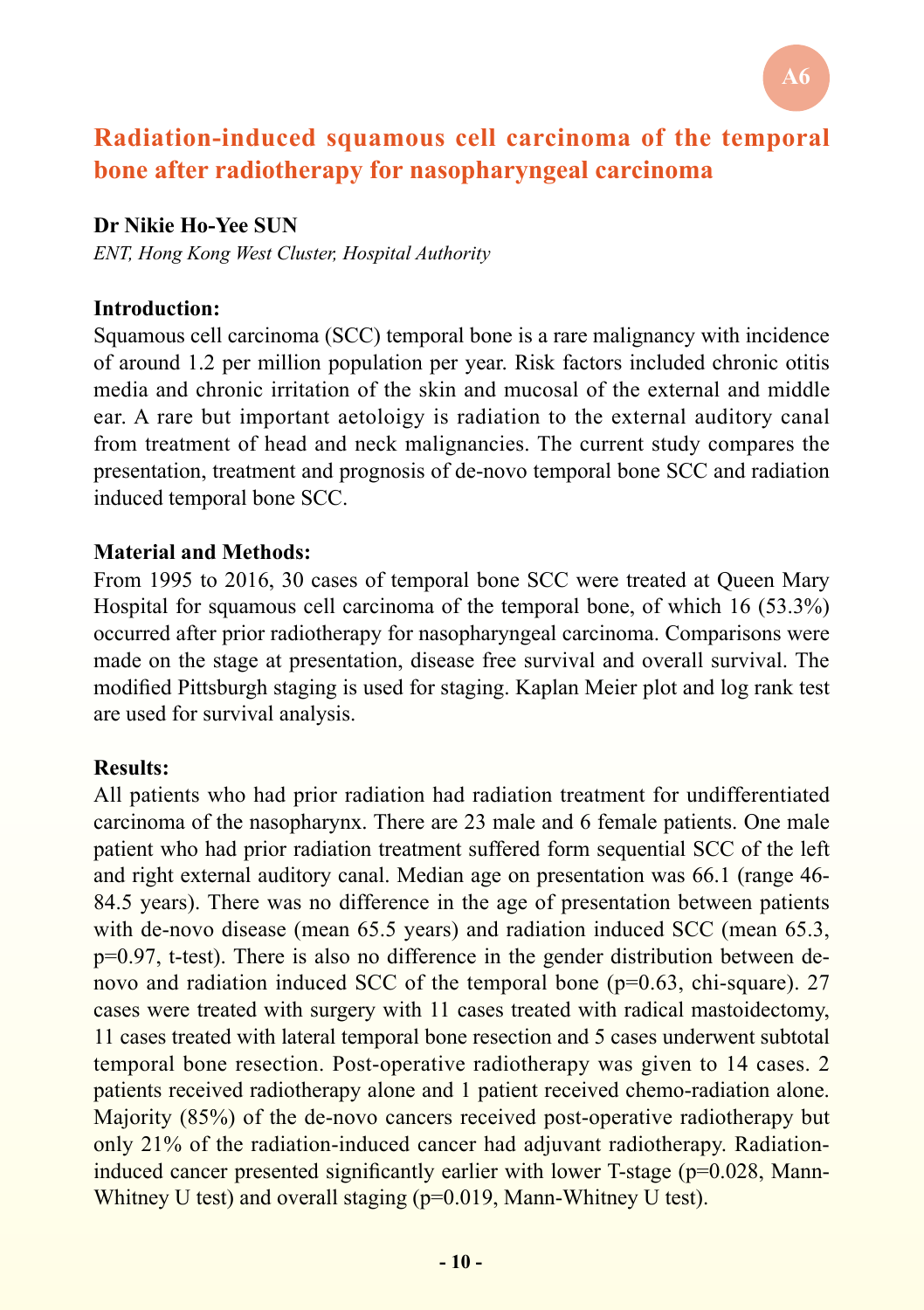Cumulated 5-year survival was 35%. Estimated median overall survival (OS) and disease specific survival (DSS) of the whole cohort after treatment was 43 and 48 months respectively. There was no difference in the OS and DSS between the denovo cancers and radiation induced cancers (p=0.99 and p=0.50 respectively, logrank test).

#### **Conclusion:**

To our knowledge, this is the largest study series to date that focus on radiation induced squamous cell carcinoma of the temporal bone in the literature. SCC of the temporal bone is a rare disease with poor prognosis despite treatment. Radiation induced cancer of the temporal bone is a rare but important complication of radiation treatment to the head and neck region. Radiation induced cancers presented earlier but prognosis is similar to de-novo cancers. Inability to prescribe further radiation to the temporal bone after surgery maybe a factor for poor prognosis in this group of patients.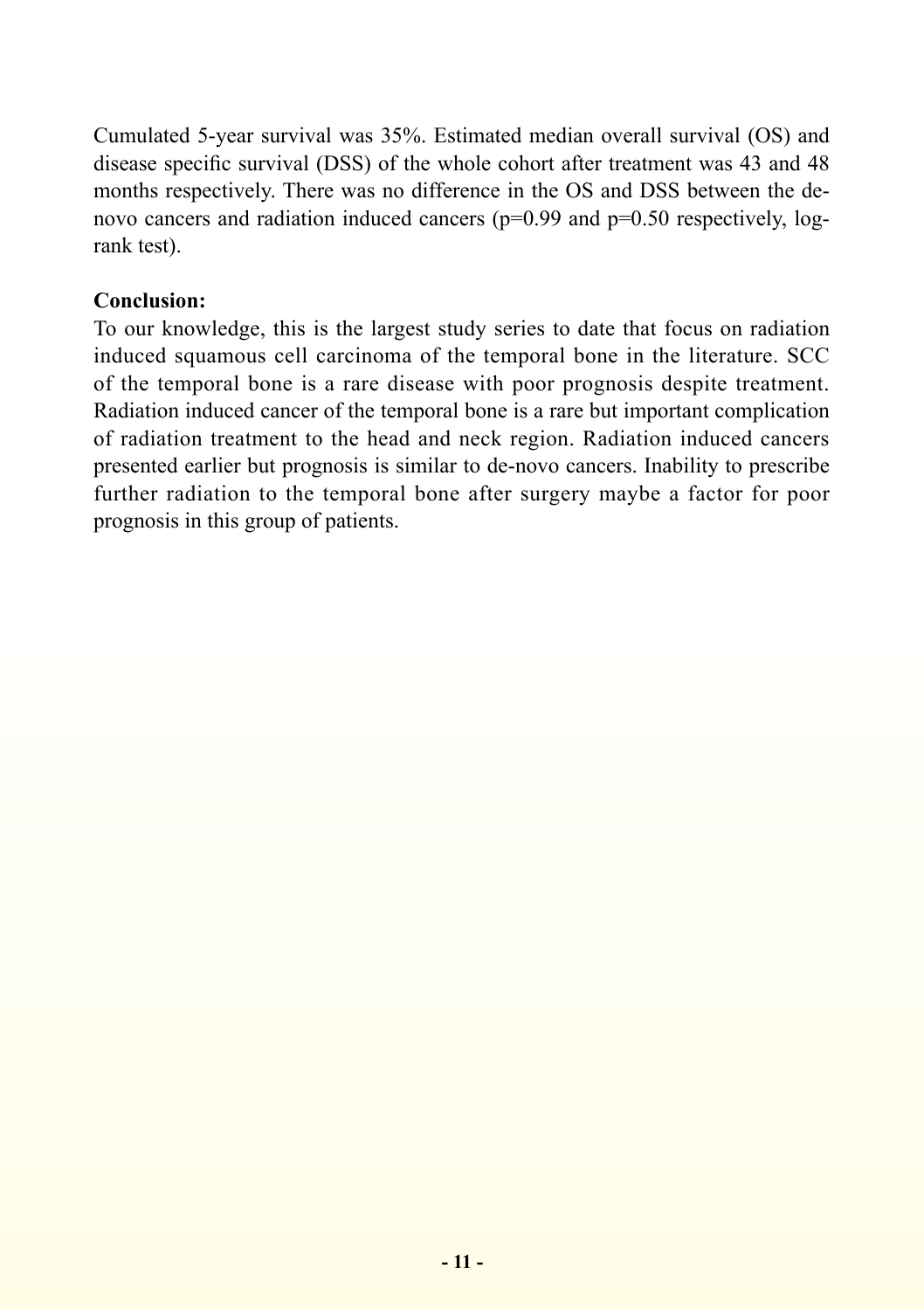## **Quality of life outcomes following sialendoscopy for chronic sialadenitis**

**A7**

#### **Dr Zion Wing-Hei TO**

*ENT, Kowloon East Cluster, Hospital Authority*

#### **Objectives:**

To evaluate the clinical and quality of life outcomes following gland preserving surgery with sialendoscopy for chronic sialadenitis.

#### **Study Design:**

Cross sectional survey with retrospective cohort reviewed

#### **Methods:**

All patients who underwent sialendoscopy for chronic sialadenitis at a tertiary, academic salivary referral center between September 2006 and January 2016 were included. A telephone interview survey was conducted with a standardized Chinese designed survey of salivary symptoms and a modified Chinese version of the Oral Health Impact profile-14 (OHIP-14) to assess the outcomes.

#### **Results:**

A total of 132 patients had sialendoscopy for chronic sialadenitis with survey data obtained on 81 (61.4%) eligible patients. The mean age was 49.0 (38.5- 59.0) years old. The median length of time from surgery to completion of the survey was 14.5(8.9-30.7) months. Up to 87.7% of the patients presented with recurrent salivary gland swelling. 69.1% of patients reported improvement after sialendoscopy with 71.6% of patients had no more salivary gland swelling during meals. 82.7% of the patients would recommend sialendoscopy to another patient. The mean OHIP-14 score is 9.5(4.0-14.0). Seven patients had gland excision with a high gland preservation rate of 91.4%.

#### **Conclusion:**

Patients who have undergone gland-preserving salivary surgery with sialendoscopy for chronic sialadenitis showed promising results with acceptable symptoms improvements, an overall improved quality of life and high rate of gland preservation.